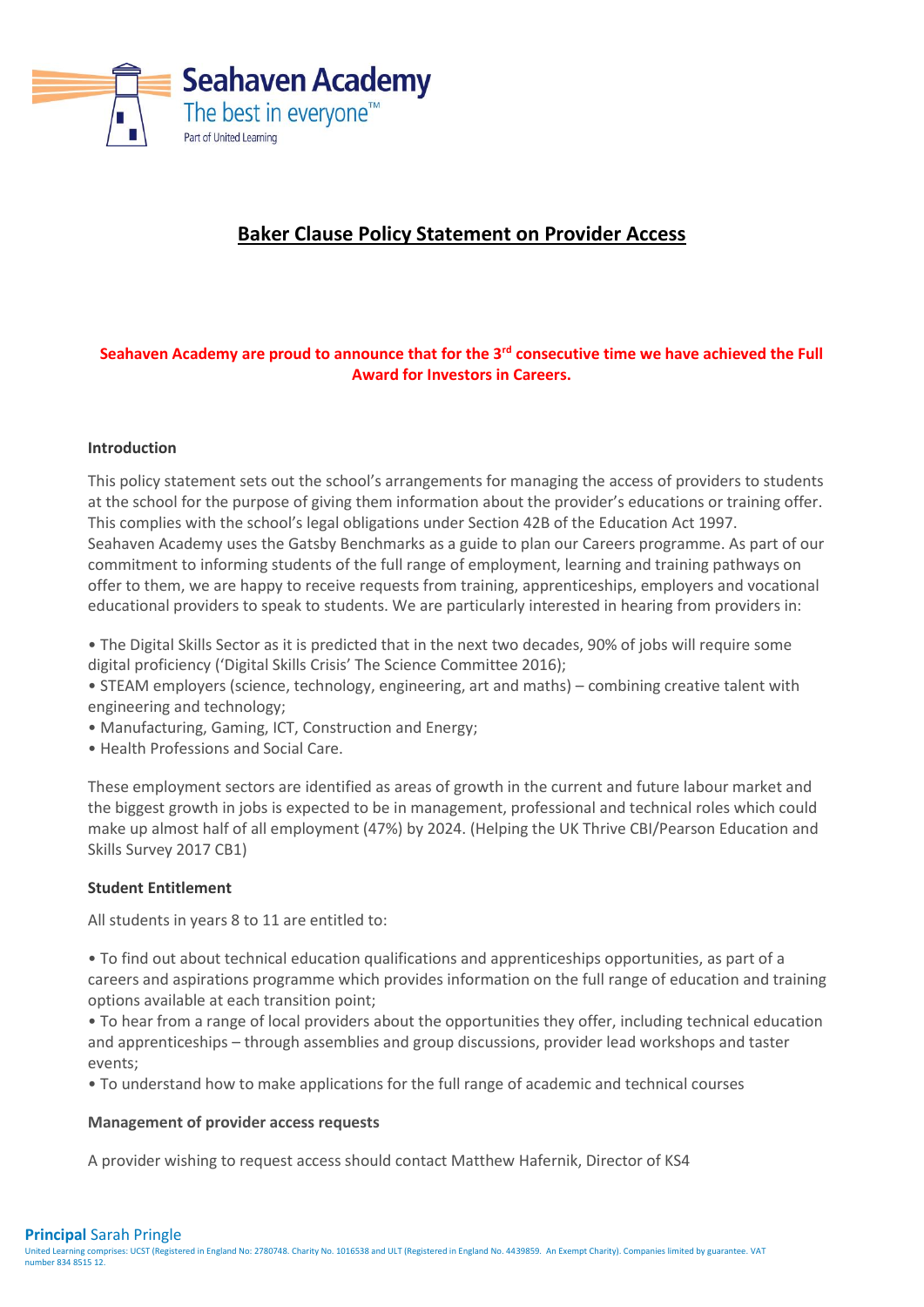

Telephone 01273 517601 Email: [hafernikm@seahavenacademy.org.uk](mailto:hafernikm@seahavenacademy.org.uk)

#### **Opportunities for Access**

A number of events integrated into the school careers programme, will offer providers the opportunity to come into the school to speak to students as outlined below.

| Year group | Term 1 and 2                                                         |
|------------|----------------------------------------------------------------------|
|            | PSHE programme                                                       |
| 8          | <b>Assemblies</b>                                                    |
|            | Widening Participation with local Universities                       |
|            | <b>STEM Activities</b>                                               |
|            | PSHE program                                                         |
| 9          | Assemblies                                                           |
|            | Widening Participation with local Universities                       |
|            | <b>STFM Activities</b>                                               |
|            | PSHE programme                                                       |
| 10         | Y10 Taster day Sussex Downs College                                  |
|            | Y <sub>10</sub> PC <sub>Fs</sub>                                     |
|            | <b>STFM Activities</b>                                               |
|            | Widening Participation with local Universities                       |
|            | PSHE programme                                                       |
| 11         | Y11 Taster days and Open Mornings (College Providers)<br>Y11 PCEs X2 |
|            | <b>STEM Activities</b>                                               |
|            | Widening Participation with local Universities                       |
|            | Mock Interview Day                                                   |
|            |                                                                      |

#### **Premises and Facilities**

The school will make the main hall, classrooms and the LRC available for discussions and other events between the provider and students, as appropriate to the activity. The school will also make available ICT and other specialist equipment to support provider presentations. This will be discussed and agreed in advance of the visit with the Careers Leader, Mr M Hafernik Director KS4

#### **Principal** Sarah Pringle

United Learning comprises: UCST (Registered in England No: 2780748. Charity No. 1016538 and ULT (Registered in England No. 4439859. An Exempt Charity). Companies limited by guarantee. VAT number 834 8515 12.